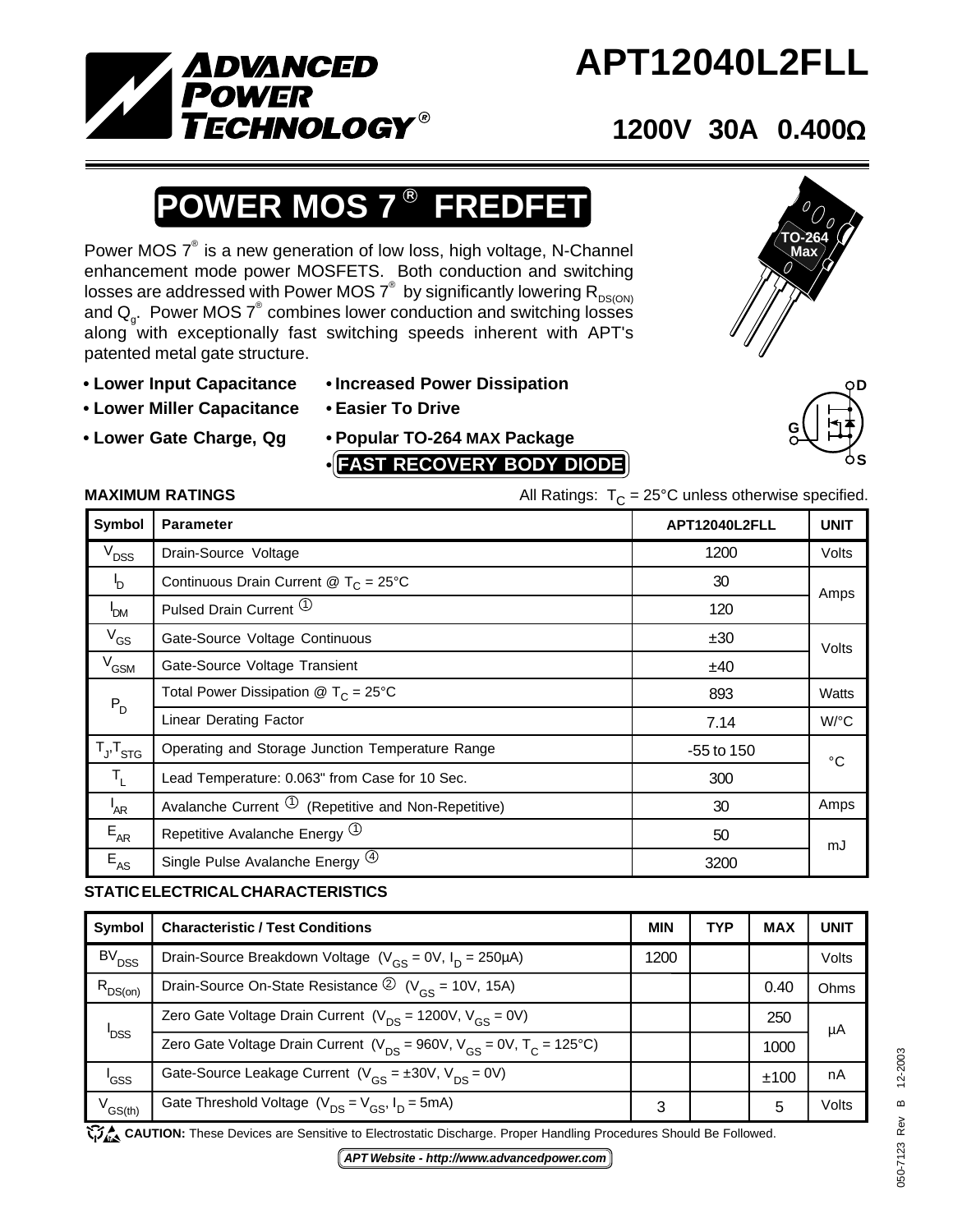#### **DYNAMIC CHARACTERISTICS**

| <b>Symbol</b>                                     | Characteristic                                                                        | <b>Test Conditions</b>                                                                                                                                                                                |                               | <b>MIN</b> | <b>TYP</b>      | <b>MAX</b> | <b>UNIT</b> |  |
|---------------------------------------------------|---------------------------------------------------------------------------------------|-------------------------------------------------------------------------------------------------------------------------------------------------------------------------------------------------------|-------------------------------|------------|-----------------|------------|-------------|--|
| $\overline{C}_{i\underline{ss}}$                  | Input Capacitance                                                                     | $V_{GS} = 0V$<br>$V_{DS} = 25V$<br>$f = 1$ MHz                                                                                                                                                        |                               |            | 7247            |            | pF          |  |
| $\overline{C}_{\underline{oss}}$                  | Output Capacitance                                                                    |                                                                                                                                                                                                       |                               |            | 1102            |            |             |  |
| $\overline{C}_{\underline{rss}}$                  | Reverse Transfer Capacitance                                                          |                                                                                                                                                                                                       |                               |            | 200             |            |             |  |
| $\mathsf{Q}_{\mathsf{g}}$                         | Total Gate Charge 3                                                                   | $V_{GS}$ = 10V<br>$V_{DD} = 600V$                                                                                                                                                                     |                               |            | 275             |            | nC          |  |
| $\overline{\textsf{Q}}_{\underline{\textsf{gs}}}$ | Gate-Source Charge                                                                    |                                                                                                                                                                                                       |                               |            | 32              |            |             |  |
| $\overline{\text{Q}}_{\underline{\text{gd}}}$     | Gate-Drain ("Miller") Charge                                                          |                                                                                                                                                                                                       | $I_{D} = 30A \ @ 25^{\circ}C$ |            | 179             |            |             |  |
| $t_{d(on)}$                                       | Turn-on Delay Time                                                                    | <b>RESISTIVE SWITCHING</b>                                                                                                                                                                            |                               |            | 21              |            | ns          |  |
| $t_{\rm r}$                                       | <b>Rise Time</b>                                                                      |                                                                                                                                                                                                       | $V_{GS}$ = 15V                |            | 14              |            |             |  |
| $t_{d(\text{off})}$                               | <b>Turn-off Delay Time</b>                                                            | $V_{DD} = 600V$<br>$I_{D} = 30A \ @ 25^{\circ}C$                                                                                                                                                      |                               |            | 67              |            |             |  |
| $t_{f}$                                           | <b>Fall Time</b>                                                                      |                                                                                                                                                                                                       | $R_G = 0.6\Omega$             |            | 24              |            |             |  |
| $E_{\underline{\underline{\sigma}}n}$             | Turn-on Switching Energy 6                                                            | <b>INDUCTIVE SWITCHING @25°C</b><br>$V_{DD} = 800V$ , $V_{GS} = 15V$<br>$I_D = 30A$ , $R_G = 5\Omega$<br>INDUCTIVE SWITCHING @125°C<br>$V_{DD} = 800V, V_{GS} = 15V$<br>$I_D = 30A$ , $R_G = 5\Omega$ |                               |            | 1265            |            | μJ          |  |
| $\mathsf{E}_{\mathsf{off}}$                       | Turn-off Switching Energy                                                             |                                                                                                                                                                                                       |                               |            | 1147            |            |             |  |
| $\overline{E}_{on}$                               | Turn-on Switching Energy <sup>6</sup>                                                 |                                                                                                                                                                                                       |                               |            | 2293            |            |             |  |
| $E_{\rm off}$                                     | <b>Turn-off Switching Energy</b>                                                      |                                                                                                                                                                                                       |                               |            | 1411            |            |             |  |
|                                                   | <u>SOURCE-DRAIN DIODE RATINGS AND CHARACTERISTICS</u>                                 |                                                                                                                                                                                                       |                               |            |                 |            |             |  |
| Symbol                                            | <b>Characteristic / Test Conditions</b>                                               |                                                                                                                                                                                                       |                               |            | <b>TYP</b>      | <b>MAX</b> | <b>UNIT</b> |  |
| $I_{\rm S}$                                       | Continuous Source Current (Body Diode)                                                |                                                                                                                                                                                                       |                               |            | 30              | Amps       |             |  |
| $I_{\text{SM}}$                                   | Pulsed Source Current $\mathcal{D}$ (Body Diode)                                      |                                                                                                                                                                                                       |                               |            |                 | 120        |             |  |
| $V_{SD}$                                          | Diode Forward Voltage $\textcircled{2}$ (V <sub>GS</sub> = 0V, I <sub>S</sub> = -30A) |                                                                                                                                                                                                       |                               |            |                 | 1.3        | Volts       |  |
| $\frac{dv}{dt}$                                   | Peak Diode Recovery dv/ <sub>dt</sub> 5                                               |                                                                                                                                                                                                       |                               |            |                 | 18         | V/ns        |  |
| $t_{rr}$                                          | Reverse Recovery Time                                                                 |                                                                                                                                                                                                       | $T_i = 25^{\circ}C$           |            |                 | 375        | ns          |  |
|                                                   | $(I_S = -30A, \frac{di}{dt} = 100A/\mu s)$                                            |                                                                                                                                                                                                       | $T_i = 125$ °C                |            |                 | 860        |             |  |
| $Q_{rr}$                                          | Reverse Recovery Charge                                                               |                                                                                                                                                                                                       | $T_i = 25^{\circ}C$           |            | 2.0             |            | μC          |  |
|                                                   | $(IS = -30A, \frac{di}{dt} = 100A/\mu s)$                                             |                                                                                                                                                                                                       | $T_i = 125$ °C                |            | 9.0             |            |             |  |
| <b>IRRM</b>                                       | Peak Recovery Current                                                                 |                                                                                                                                                                                                       | $T_i = 25^{\circ}C$           |            | 15              |            |             |  |
|                                                   | $(I_S = -30A, \frac{di}{dt} = 100A/\mu s)$                                            |                                                                                                                                                                                                       | $T_i = 125^{\circ}$ C         |            | $\overline{28}$ |            | Amps        |  |

#### **THERMAL CHARACTERISTICS**

| <b>Symbol</b>        | <b>Characteristic</b> | <b>MIN</b> | TVD | <b>MAX</b> | UNIT |
|----------------------|-----------------------|------------|-----|------------|------|
| D<br>৲ፀЈС            | Junction to Case      |            |     | 0.14       |      |
| D<br>$R_{\theta}$ JA | Junction to Ambient   |            |     | 40         | °C/W |

1 Repetitive Rating: Pulse width limited by maximum junction temperature

 $\textcircled{4}$  Starting T<sub>j</sub> = +25°C, L = 7.11mH, R<sub>G</sub> = 25Ω, Peak I<sub>L</sub> = 30A  $\overline{\textcircled{s}}$  dv/<sub>dt</sub> numbers reflect the limitations of the test circuit rather than the

2 Pulse Test: Pulse width < 380 µs, Duty Cycle < 2%

3 See MIL-STD-750 Method 3471

device itself.  $I_S \le -30A \frac{di}{dt} \le 700A/\mu s$   $V_R \le 1200 \tau_J \le 150^{\circ}C$ 6 Eon includes diode reverse recovery. See figures 18, 20.

**APT Reserves the right to change, without notice, the specifications and information contained herein.**

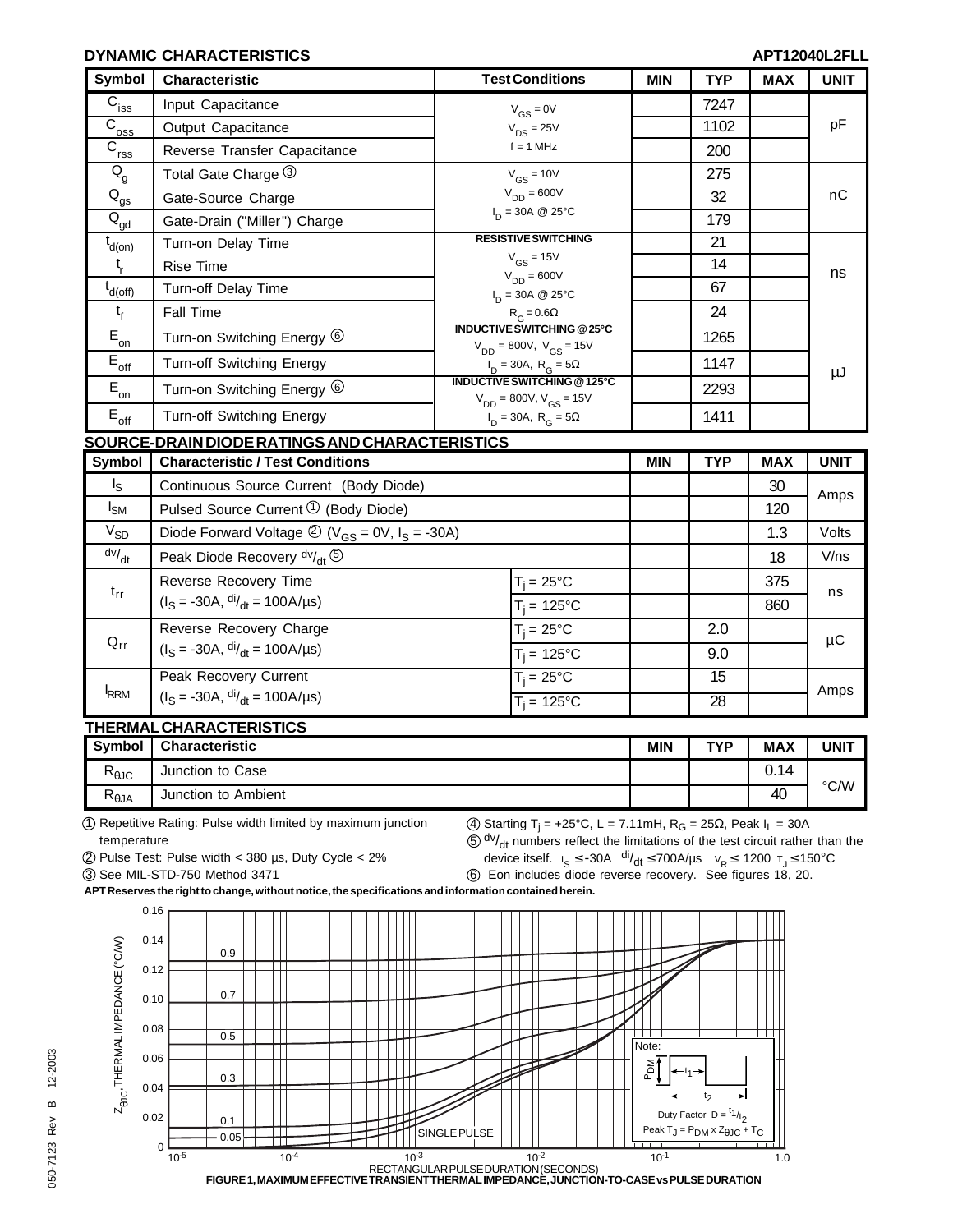

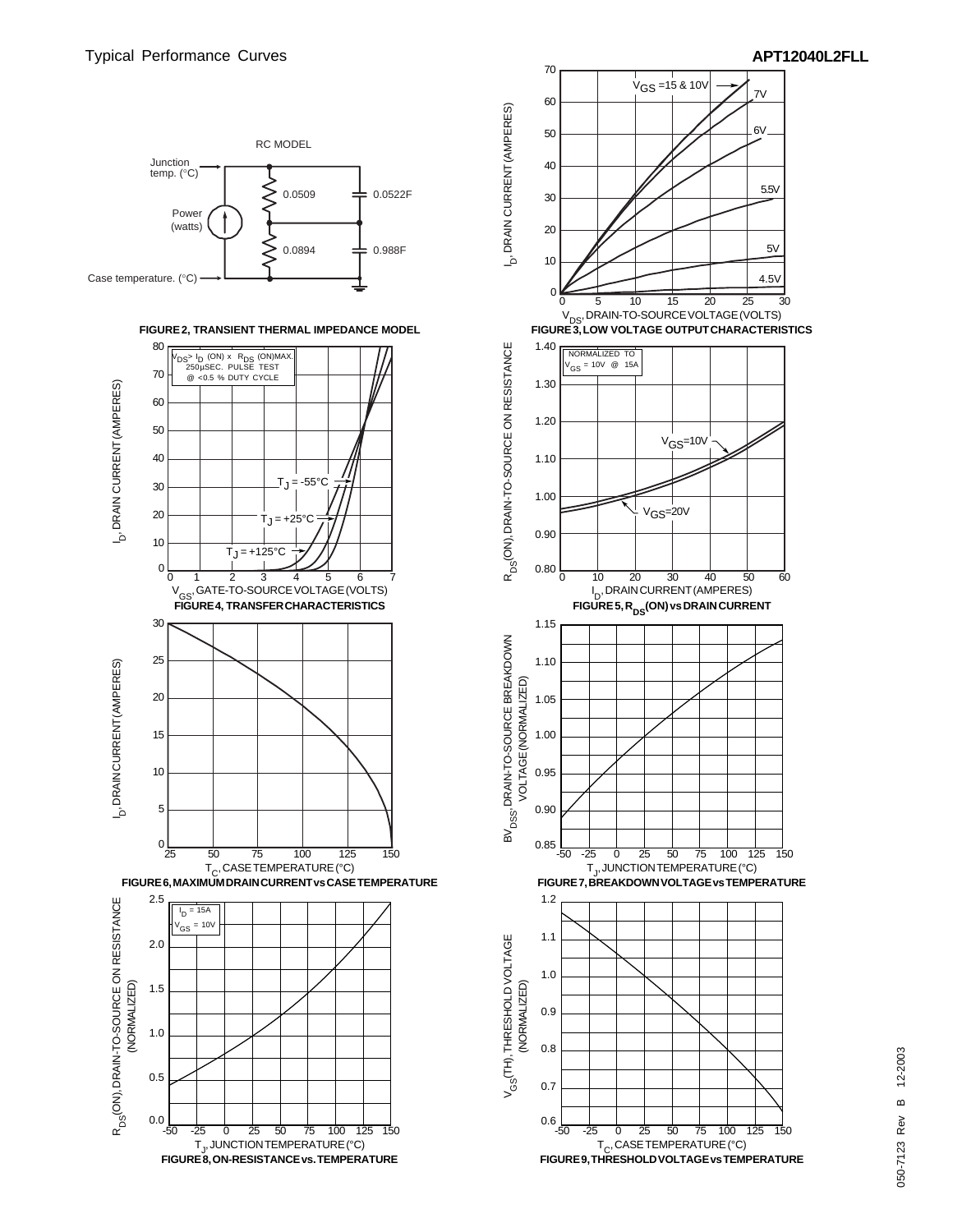